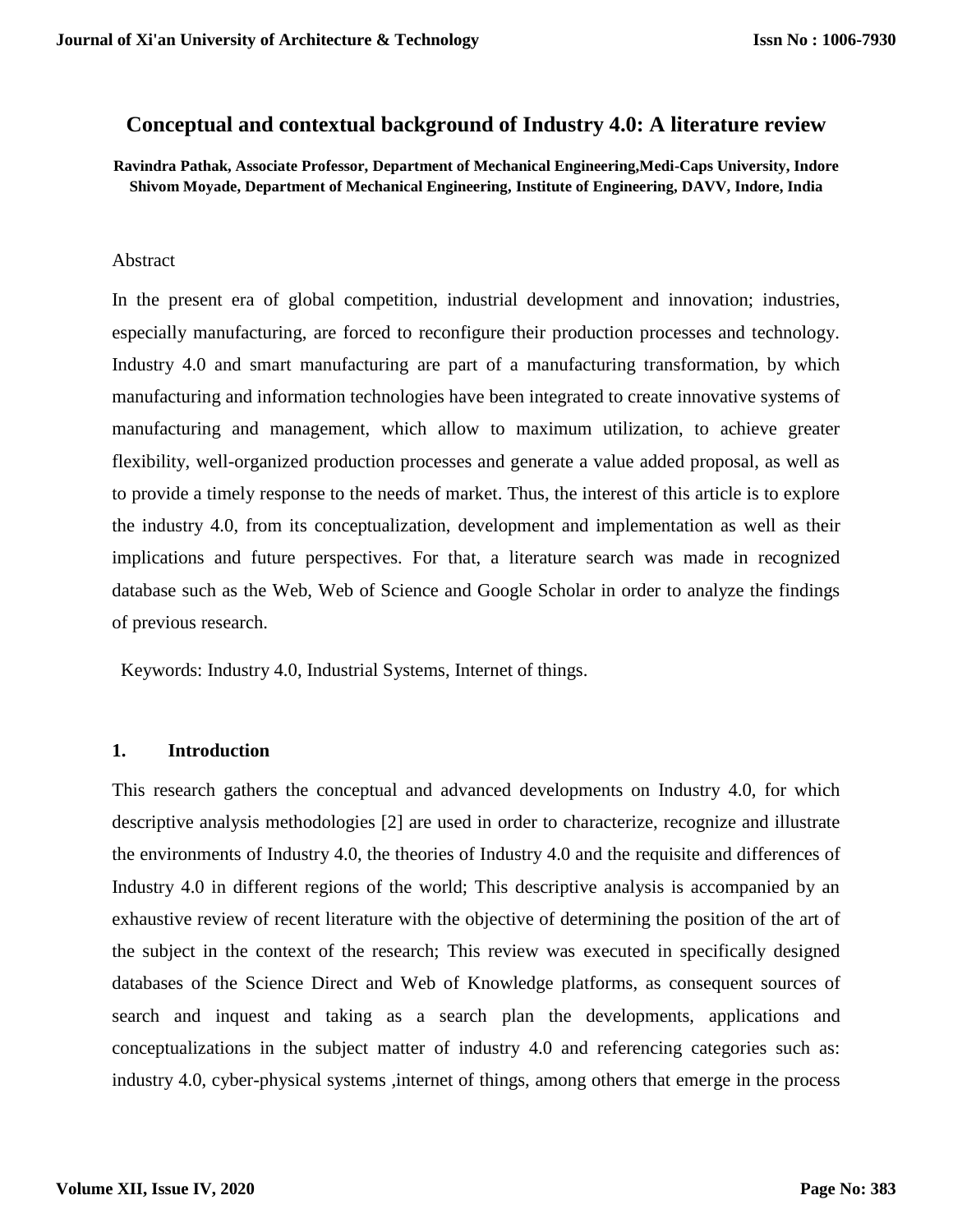of search and inquest . The second section shows the most relevant theoretical background, the third section shows the literature review on the subject, and the fourth section discusses the preliminary findings and conclusions reached.

#### **2. Conceptual and contextual background**

The fourth industrial revolution or what has been called Industry 4.0, is preceded by a change not only technological, but also in the economic development models of the countries, mainly in the case of emerging economies, whose participation in the market, in contrast to traditional economies, has grown compared to a decrease in traditional economic models for the same period . In this way, it went from a quantified participation of 3.45 trillion dollars to 6.58 trillion dollars, with investments in industrial development, product differentiation and the achievement of competitive advantages [3].But these changes in the industrial and economic panorama are tinged by phenomena that according to [4] are due to a high complexity in production, given that "It is not at all feasible to explain all processes and products in an exact way", as this manifests itself as less predictable, highly flexible and sensitive to small externalities.

In this perspective, the question then arises: Why is it important to research on Industry 4.0? , a study [5], showed that all the important topics for 2015 as part of the process transition happened by industry 4.0. 31% of industries see the importance of digitization as an important topic of Industry 4.0 and in its immediate future; likewise, in an economy like the German one, industry 4.0, referring to all the products and services that need technology and communication to 2020, they have a market potential of 10.9 million Euros, with an annual added value of 1.7%, as stated [6], referring to what was stated in the initial question. According to [1] the term industry 4.0 was produced by the government of Germany in the  $2<sup>nd</sup>$  decade of the 21st century and is part of the project known as: The future of "Industry 4.0". This concept is part of the so-called  $4<sup>th</sup>$ Industrial Revolution, in which the virtual actual-physical and world come together in a system known as Cyber Physical-System (CPS), which is feasible through the so-called Internet of Things (IoT).

Likewise, [1] defines the Internet of Things (IoT) as a modern complementary notion of the advancement of communications and computing, applied to objects, which permits for improved interface between them. It refers to a daily network of things interlinked by means of the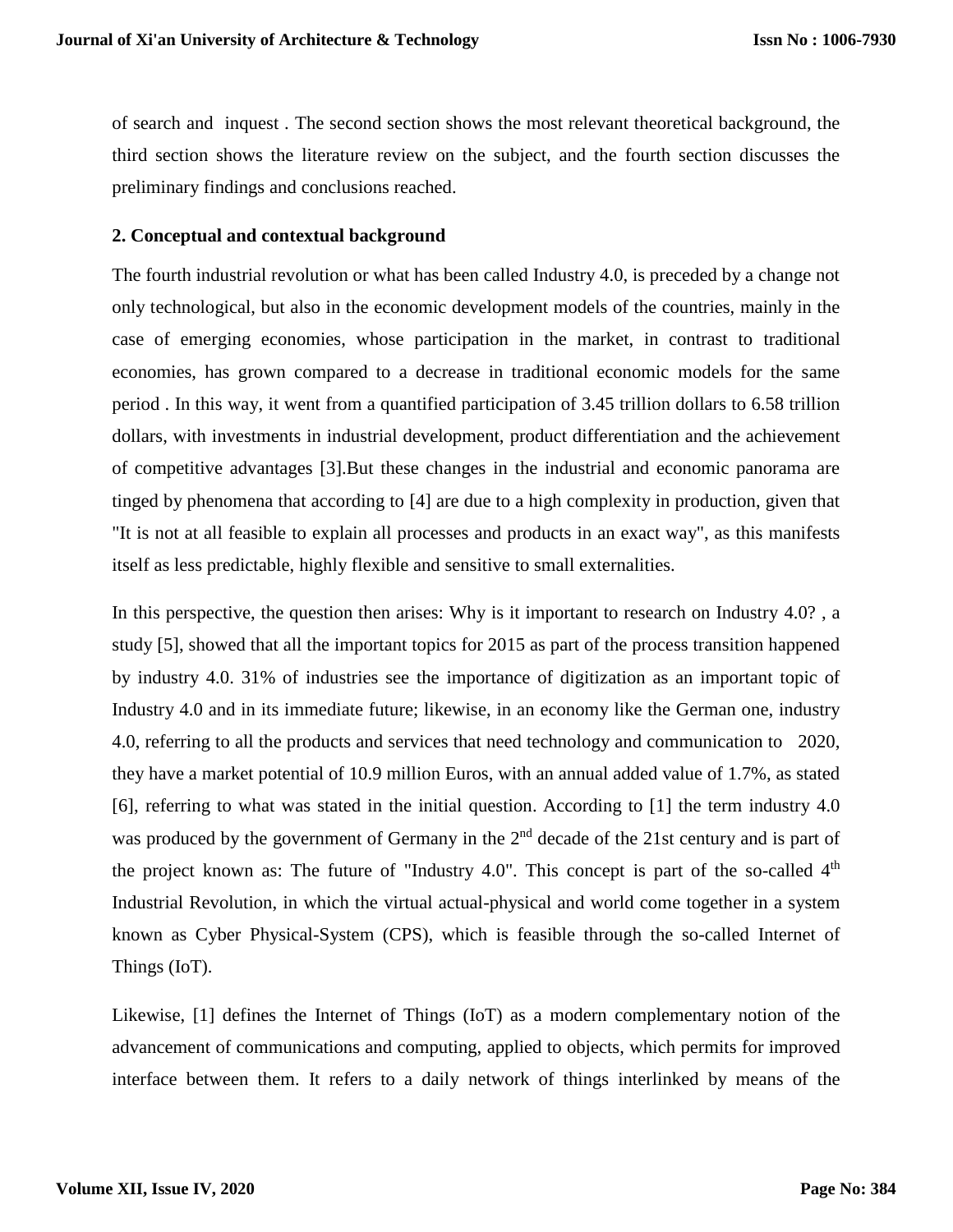Internet. On the other hand, in [7] Cyber Physical-System (CPS) is defined as the amalgamation of computing, networks and physical processes, with rooted computing and network monitoring for the control of physical processes; with feedback loops where physical processes influences computational ones and vice versa. CPS integrates rooted systems in devices that allow interaction with the dynamics of physical processes, providing abstractions, models, designs and analysis techniques for their integration.

However, [8], framed in the above, they outline the characteristics of future industrial production, in terms of: greater individualization of the product (with highly flexible mass production), greater and better integration of customers and suppliers in processes of business with high quality products and services resulting from hybrid products, optimization for standardization and reference architectures in the control of complex systems, internet infrastructure and its coverage in terms of security for the industry, organization and design of training of new jobs and the development of applications that meet the conditions of legal studies, resource efficiencies, low value-added vertical integration to networks, digital generalization of the supply chain and vertical integration with systems connected production lines.

#### **3. Result**

As mentioned before, an exhaustive review of latest literature has been executed with the objective of discovering the status of the art of the subject in the context of the research; This review was executed in specific databases of the Science Direct and Web of Knowladge platforms, as consequent sources of inquest and search, in a time horizon between 2010-2019 and taking as a search plan the developments, conceptualizations and applications in the subject matter of industry 4.0 and referencing categories like : industry 4.0, internet of things, cyberphysical systems, among others that emerge in the process of search and inquiry . In this sense, the conclusions are explained below. [9] States of the initial three industrial revolutions in terms of: The 1<sup>st</sup> industrial revolution nearly about 1750 with includes steam engine and combustion engines. The 2<sup>nd</sup> industrial revolution marked by the separation of labor and series production with the help of electric energy (Taylor, Ford) and the  $3<sup>rd</sup>$  industrial revolution in the initial 1960s with the evolution of electronics and ICTs.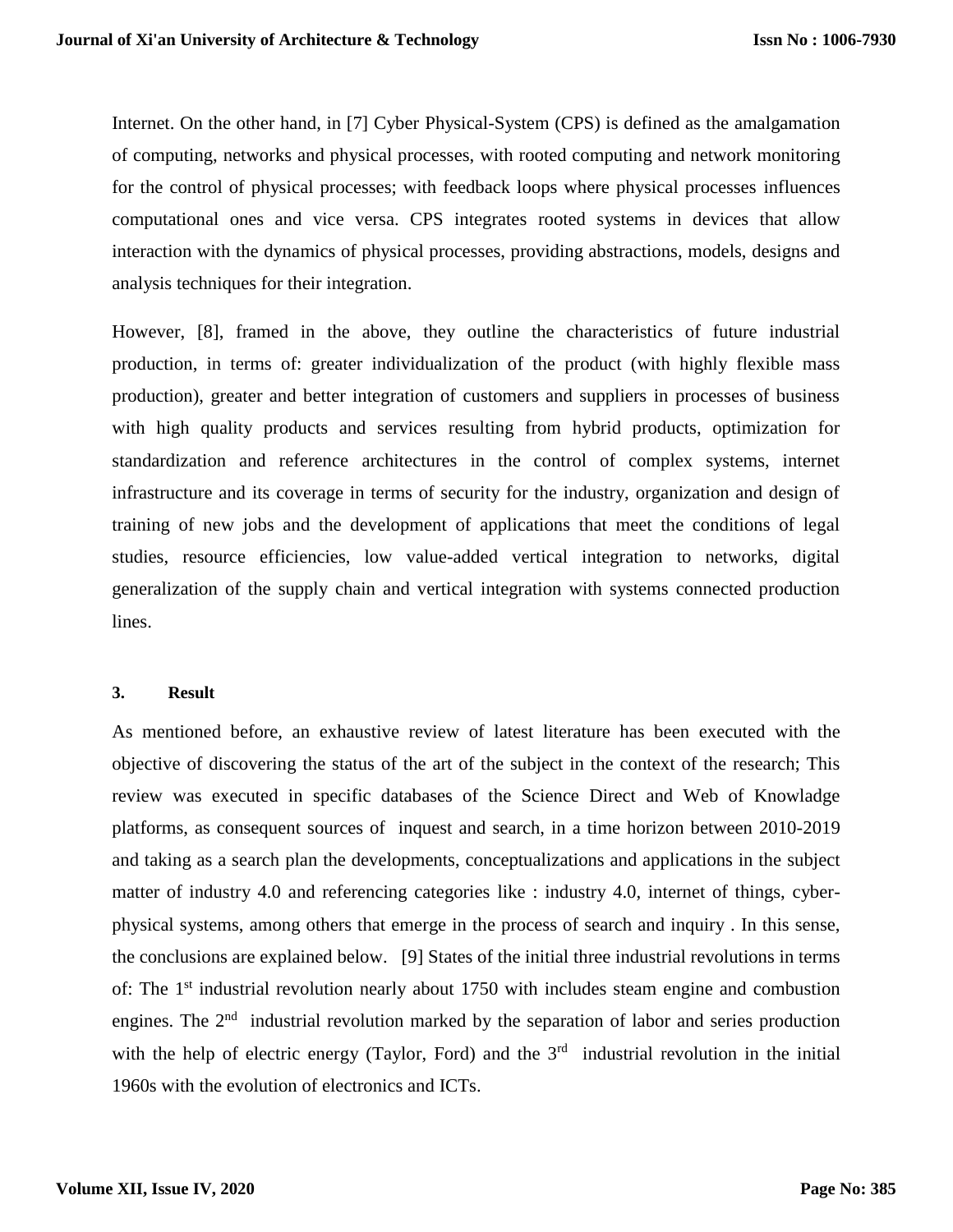In this paradigm [9, 10], they elevate the magnitude of industry in the economy in terms of: innovation, productivity and exports, in addition to what is proposed by [9] and [11] on amend in production factors (energy , knowledge materials, and capital); In this same viewpoint [9, 12] they deal with the obstacle of complexity in production.

The complexity elucidated through the amount of elements of a system and their co relationship. It is not viable to describe all processes and products exactly. Since 1850 there has been an ascending link between the variety of products and the amount of products for each variety. They evaluate factors such as: diversity, efficiency, demand and delivery capacity, amplified availability, cost elasticity and inconsistency in production. Finally, [13] discusses about the evolution phase to the 4th industrial revolution with advancements in communications networks, development of systems and databases, improved productivity, lessen costs and digitization, decentralized control , the apply of the internet of things and services. Table 1 summarizes the main contributions of Industry 4.0 from the perspective of its conceptualization.

| Table 1: Background to Industry 4.0 from its conceptualization |  |
|----------------------------------------------------------------|--|
|                                                                |  |

| Author    | Contribution                                                                                                                                                                                                                                                                                                                                                                                                                                                                                                                 |
|-----------|------------------------------------------------------------------------------------------------------------------------------------------------------------------------------------------------------------------------------------------------------------------------------------------------------------------------------------------------------------------------------------------------------------------------------------------------------------------------------------------------------------------------------|
| [9,10,11] | He talks about the initial three industrial revolutions in terms of: The 1st<br>industrial revolution nearly about 1750 through the steam engine and combustion<br>engines. The 2nd industrial revolution characterized by partition of labor and<br>series production with the of support electrical energy (Taylor, Ford). The 3rd<br>industrial revolution in the near beginning of 1960s with the evolution of<br>electronics and ICTs.                                                                                  |
|           | [9, 10,13] They state the significance of industry in the economy in terms of: innovation,<br>productivity, and export.                                                                                                                                                                                                                                                                                                                                                                                                      |
|           | $[9, 11, 14]$ They talks about the changes in production factors (energy, materials,<br>knowledge, and capital).                                                                                                                                                                                                                                                                                                                                                                                                             |
|           | $[9, 12, 15]$ Addresses the glitch of complexity in production. The complexity expound<br>through the amount of elements of a system and their interconnections. It is not<br>viable to explain all processes and products exactly. Since 1850 there has been<br>an ascending relationship between the range of products and the quantity of<br>products by variety. They examines factors such as: demand and delivery<br>capacity, the increased availability, efficiency, diversity, price elasticity and<br>variability. |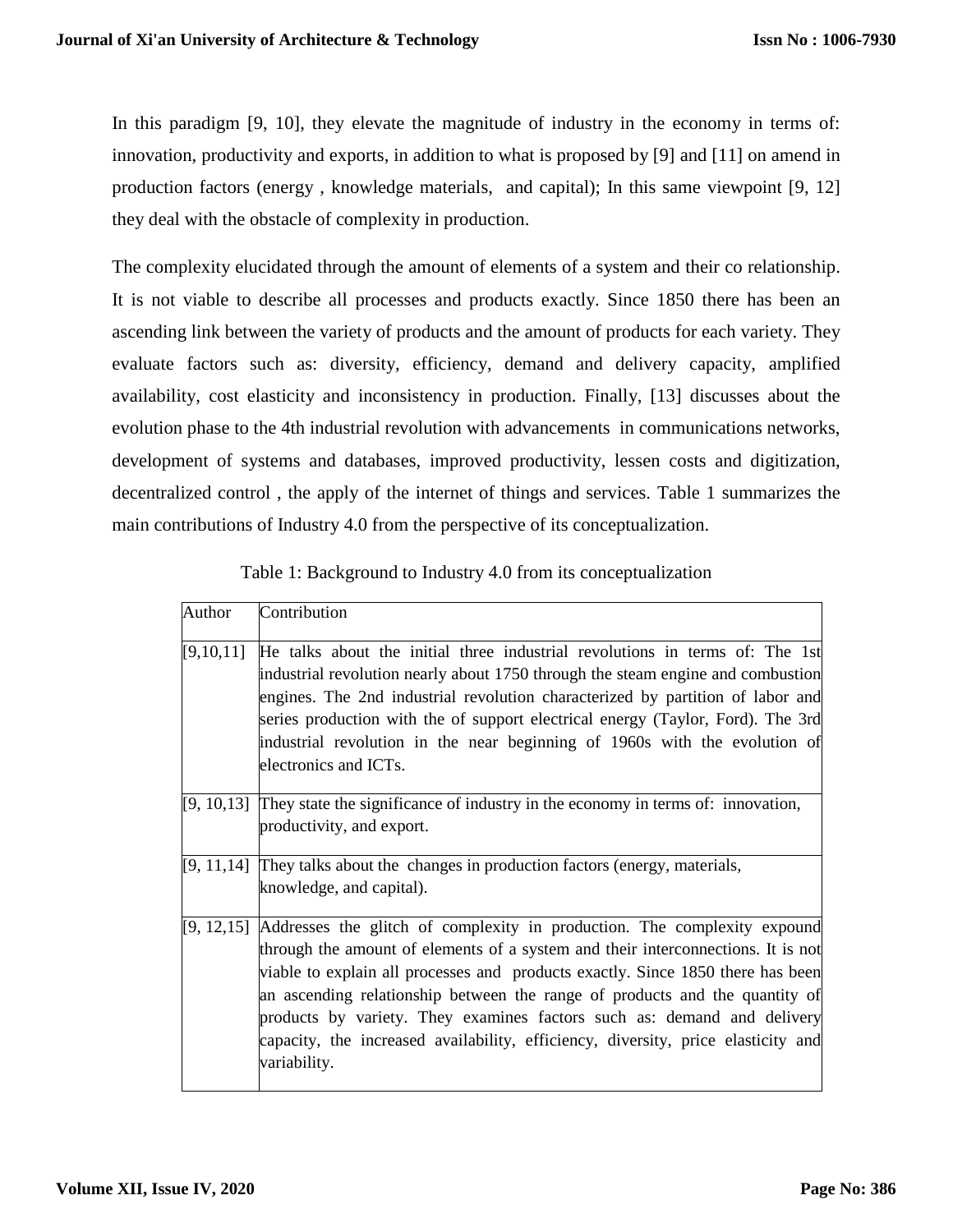[13] It discusses the evolution phase to the fourth industrial revolution with developments in optimization of systems, communication networks, and databases, improved productivity, decreased costs and digitization, decentralized control, internet use of things and services.

On the other hand, [14] they elevate the discussion on three key groups referred to studies on Industry 4.0: the individuality in production (large scale customization, modularization, elastic and reconfigurable manufacturing systems, distributed administer, optimization oneself). , rapid manufacturing, and cloud computing); joint networks and horizontal combination (distributed manufacturing, elasticity in the supply chain, visibility of the supply chain, internet of things and services) and digital combination (virtualization of the process chain, traceability of personalized data, systems real-time functions, simulation and modeling of processes and products, concurrent planning of production processes and products); while [15] discusses about the factors of industry 4.0 in terms of industrial advancement: the employ of smart rooted production systems, mobile services and ubiquitous computing; with the internet as a business website and using web semantics and methods Web 2.0. found on the studies executed by [16] who discuss the Moore and Metcalfe laws, the 1<sup>st</sup> based on experimental observation on the density of components and alters in integrated circuits in the last fourty years and their impression on industry 4.0. And the 2<sup>nd</sup> which states that the advantages of communication systems develop exponentially with the development of its participants.

And, ultimately, [17] who discusses regarding the advances in the implementation and the exclusion of risks in Industry 4.0, changes in terms of IT security [18], excessive investment costs [19, 20], preservation of secrets from the company [21], you wait for technical solutions, breaks in stable structures and processes, complexity management, semantic unification in communication between machines; standards [22], legal insecurities [23] and inadequate skills of employees [24]. Table 2 summarizes the main contributions of Industry 4.0 from the perspective of its foundation.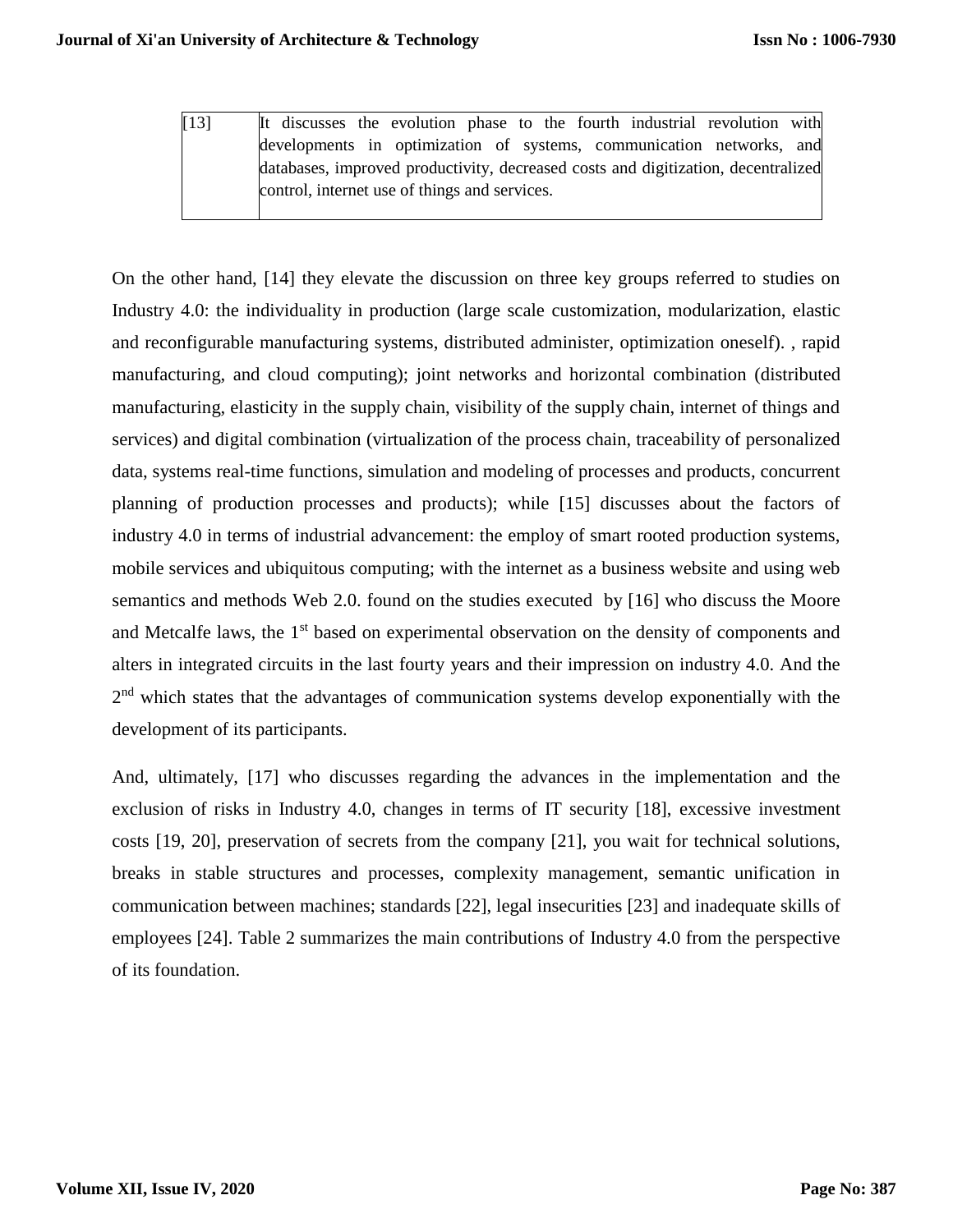| Author       | Contribution                                                                                          |
|--------------|-------------------------------------------------------------------------------------------------------|
| [14, 15, 16] | They elevate the discussion on three key group referred to the analysis on Industry 4.0: the          |
|              | individualization of production (large scale customization, modularization, elastic and               |
|              | reconfigurable manufacturing systems, allocated<br>control, optimization itself, rapid                |
|              | manufacturing and computing on the cloud); joint networks and horizontal combination                  |
|              | (distributed manufacturing, flexibility in the supply chain, visibility of the supply chain, internet |
|              | of things and services) and digital combination(virtualization of the process chain, traceability     |
|              | of individualized data, real-time operating systems, simulation and modeling of processes and         |
|              | products, concurrent planning of products and production processes).                                  |
|              |                                                                                                       |
| [15, 17, 18] | They discuss about the operators of Industry 4.0 in terms of industrial evolution: the                |
|              | employment of smart rooted production systems, mobile services and ubiquitous computing; the          |
|              | employ of the internet as a business Web and the use of Web semantics and Web 2.0 methods.            |
|              |                                                                                                       |
|              |                                                                                                       |
|              |                                                                                                       |
| [16, 19, 20] | They discuss the Moore and Metcalfe laws. Moore's Law based on experiential study on the              |
|              | density of the components and the amendment in integrated circuits in the last fourty years and       |
|              | their impression on Industry 4.0. Metcalfe's law which states that the advantages of                  |
|              | communication systems rise exponentially with the progress of its participants.                       |
| 17,18]       |                                                                                                       |
|              | They talk about progress in implementation and exclusion of threat in Industry 4.0, changes in        |
|              | terms of IT security [18], high investment costs [19, 20], preservation of company secrets [21],      |
|              | waiting in technical solutions, breaks in stable structures and processes, complexity                 |
|              | management, semantic unification in communication between machines; standards [22], legal             |
|              | insecurities [23] and inadequate skills of employees [24].                                            |
|              |                                                                                                       |

| Table 2: Background to Industry 4.0 from its foundation |  |  |  |
|---------------------------------------------------------|--|--|--|
|                                                         |  |  |  |

There are also the works of [25, 26] who propose the evolution in industry 4.0 based on the advances in Computer Incorporated Manufacturing; the works of [27-29] who speak about evolution in terms of Lean systems; the works of [30] who discuss developments in technological terms: Internet of Things [31, 32], Auto-ID Automatic Identification Systems [33], RFDI [34] and [35], Embedded Systems [36] , wireless networks [37-39]. Additionally the evolution of industrial communication [40], [41] and control techniques like Ethernet, OPC UA [42] and Soft-PLC [43, 44]; the works of [45] who talk about the contents of industry 4.0 in production: smart products [46], the smart machine - planning, assembly, launch, operation and reconfiguration [47] and assistant operators [45]. There are also the works of [48], who propose the production having automation explained as the technology interrelated to the application of mechanical , computer-based and electronic systems for the functioning and control of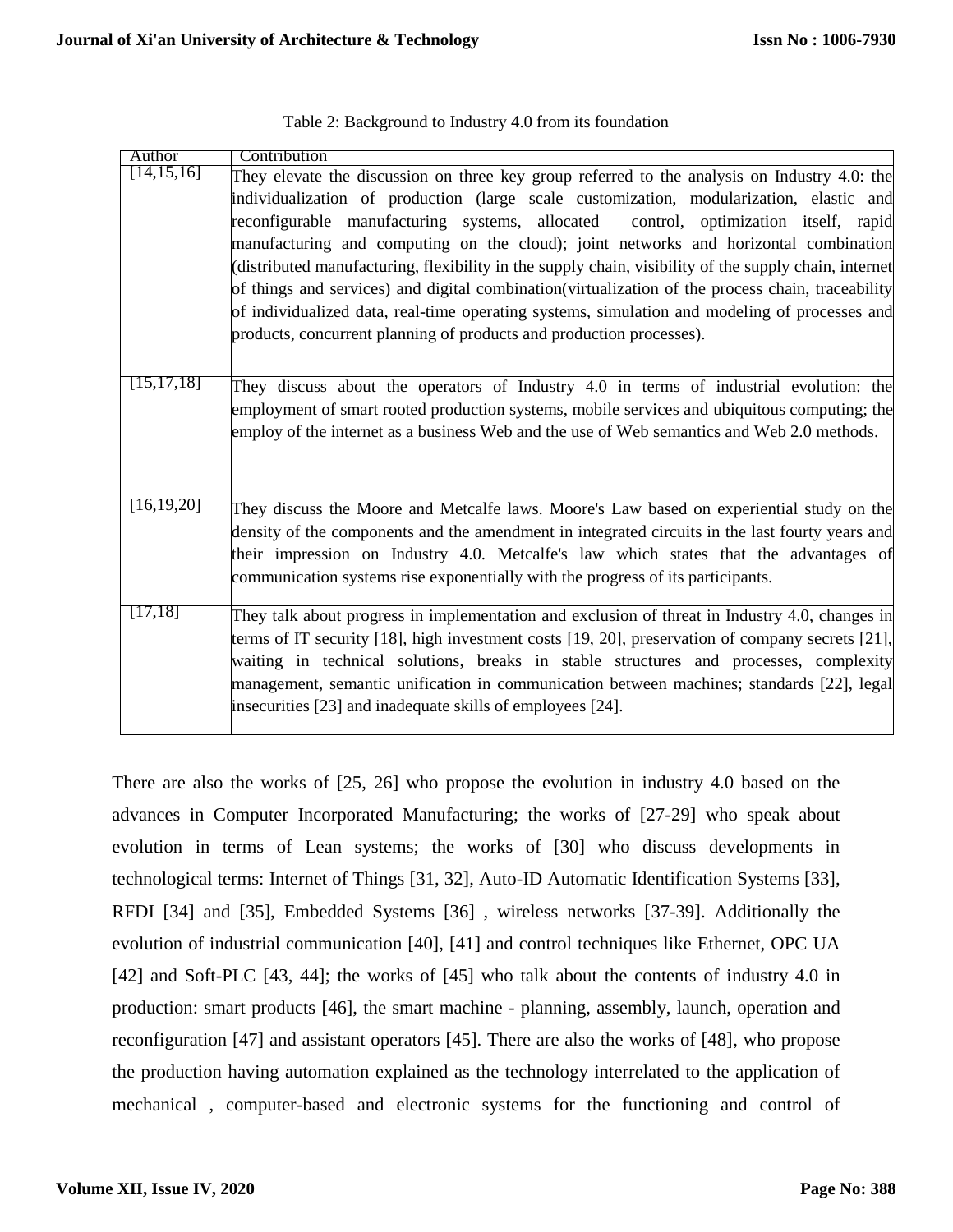production [49-54] and systems cyber physicists [7, 55-60]; the works of [61] who speak of horizontal and vertical integration and its integration with the value chain. As well as the works of [62] those who propose security in industry 4.0 and the works of [63] who speak of humanmachine interaction [64]. Table 3 summarizes the main contributions of Industry 4.0 from the perspective of its developments.

| Author          | Contribution                                                                           |
|-----------------|----------------------------------------------------------------------------------------|
| [25, 6, 27, 28] | They outline the developments in Industry 4.0 based on the advance in Computer         |
|                 | Incorporated Manufacturing.                                                            |
| [27,29,30]      | They discuss about advancement in terms of Lean systems.                               |
| [31, 32, 33]    | They discuss developments in technological terms: Internet of Things [31, 32], Auto-ID |
|                 | Automatic Identification Systems [33], RFDI [34, 35], and Embedded Systems [36],       |
|                 | Wireless Networks [37-39]. Additionally the development of the industrial              |
|                 | communication [40, 41] and control techniques like Ethernet, OPC UA [42] and Soft-     |
|                 | PLC [43, 44].                                                                          |
|                 |                                                                                        |
| [44,45]         | They talk about the contents of industry 4.0 in production: smart products [46], the   |
|                 | smart machine –Planning, assembly, launch, operation and reconfiguration [47] and the  |
|                 | assistant operators $(145)$                                                            |
| [48, 49, 50]    |                                                                                        |
|                 | They propose production by automation defined as the technology referred to the        |
|                 | application of computer-based, mechanical and electronic systems designed for the      |
|                 | functioning and control of production [49-54] and cyber-physical systems [7, 55-60].   |
| [60, 61, 62]    | They talk about horizontal and vertical integration and its integration with the value |
|                 | chain.                                                                                 |
|                 |                                                                                        |
| [62, 64, 65]    | They pose security in Industry 4.0                                                     |
|                 |                                                                                        |
| 66, 67          | They speak of human-machine interaction [64].                                          |
|                 |                                                                                        |

Table 3. Background to Industry 4.0 from its developments

## **4. Discussion and conclusions**

The term industry 4.0 or connected industry 4.0, refers to the current evolution of systems, machinery, technologies and processes used in the industrial sector through the use of new technologies: sensors, internet, real-time communication between machines, manufacturing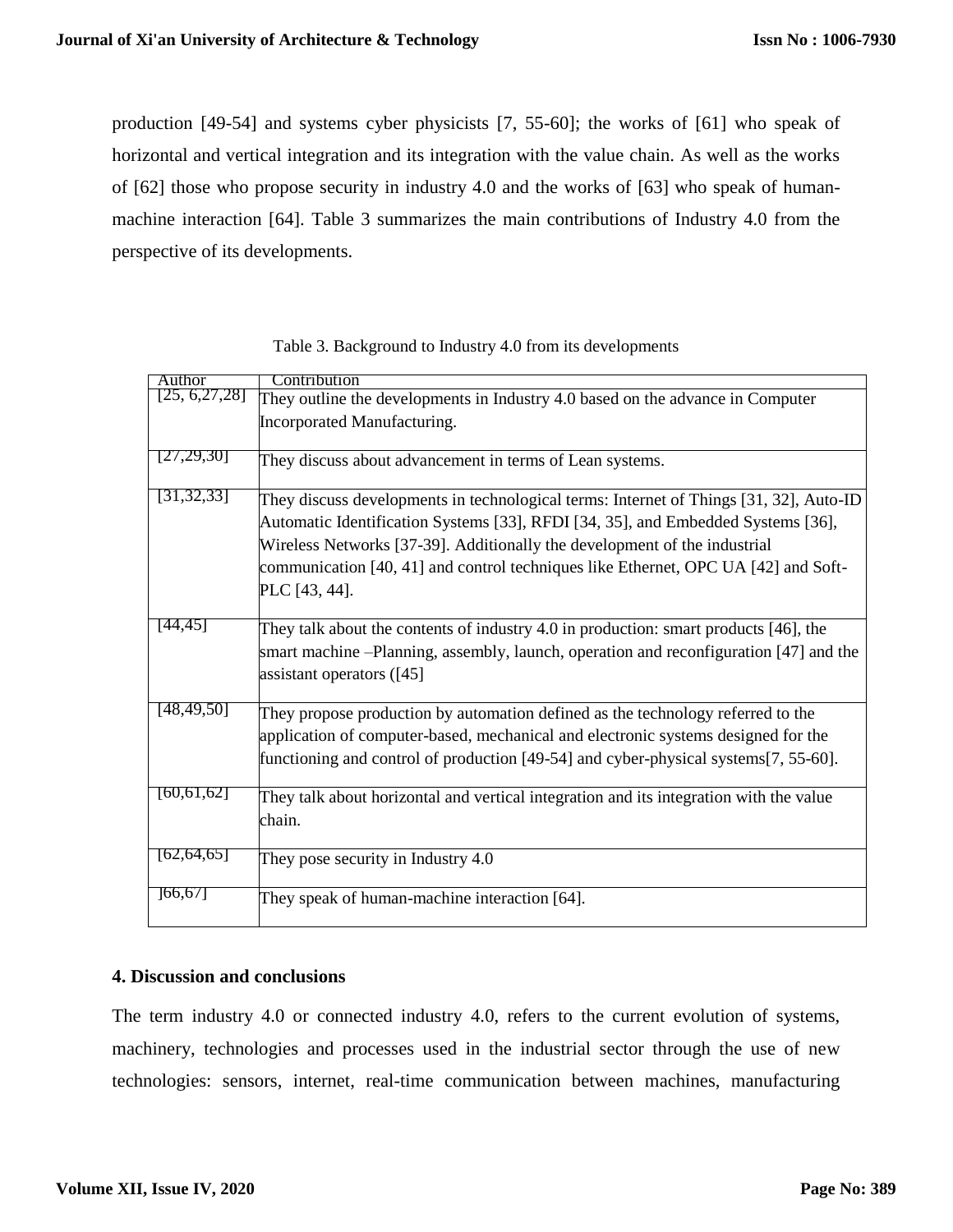additive, etc. It is the mode to entitle the phenomenon of digital revolution applying to manufacturing industries. Industry 4.0 consists of digitizing production procedure in factories through sensors and information systems to modify production operations and make them further competent. The purpose of Industry 4.0 is an ambitious high-tech project, which is to encourage the automation of manufacturing. Through such automation, the government would be able to construct smart factories characterized by great adaptability, high competence in the utilization of resources and good ergonomics, in addition to integrating customers and business partners into business and value operations.

The challenge for this new industrial revolution will then be the development of software, massive data analysis systems and their storage, the incorporation of electronics to the elements that interact in production processes and in the products derived from them, the coexistence of man with the machine and the availability of information for better and more effective decision making.

Industry 4.0 also aims to respond to current problems both in terms of energy saving and in the management of natural and human resources. With an organized system based on a communication and exchange network instant and permanent information, you will be much better prepared to make this management better and more effective, allowing improvements and, possibly, gains in productivity and economy of resources.

Finally, Industry 4.0 as such, is a concept of great complexity, which is not well known in the context of Small and Medium Enterprises; In this sense, only some topics related to the Internet of Things or CIM or CAD Manufacturing Systems have been recognized by experts in the field; which does not depend neither on the size of the company, nor on the range of operation, nor on the type of production. It is seen in the context that there is only knowledge of the subject at the level of middle managers and managers in administrative and Research and development departments that interact with new technologies.

Although the literature review has revealed multiple developments in the subject matter of Industry 4.0 and its contribution to the development of the economy and to industry in general; There is a lack in terms of methodological proposals that contribute to the generation of implementation strategies for Industry 4.0 in the local, regional and national context; recognizing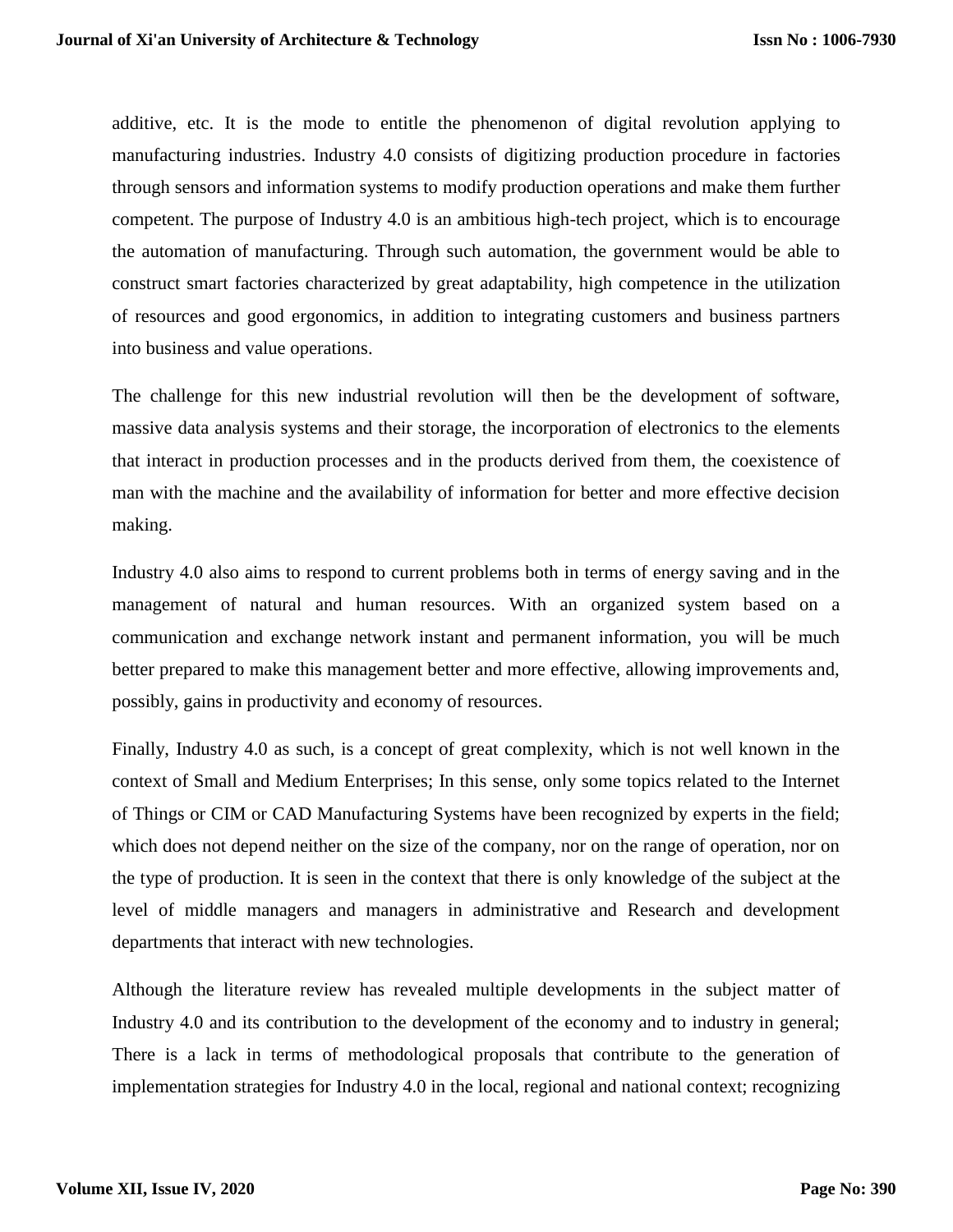contributions like those of [65] in terms of some recommendations or steps for the implementation of Industry 4.0.

However, it is recognized as among the hurdles to the implementation of Industry 4.0, the following are evident: the lack of broadband connectivity, the training of highly qualified personnel, the culture of change and the return on investment (ROI). Likewise, given current legislation, investment risks are high at the technological level, the level of qualification of personnel and the organizational culture limit the incorporation of Industry 4.0 in business contexts.

In this sense, an Industry 4.0 Framework program is required in the country that promotes the incorporation of technology in search of competitive advantages, development and innovation from SMEs to large industry, which begins with training and foundation, the study of small pilot exercises and the generation of macro strategies that allow the country's access to international development.

### **5. Future Work**

- Implementation of technologies such as, a group of solutions focused on different organizational areas, works as analytics of complex data and processes to help in real time decision-making.
- Development of methodologies and data analytics models in the framework of the implementation of solutions from Industry 4.0 for production, logistics and service companies, with Big Data, Internet of Things, Cloud Computing, etc.
- Scaling own developments in the production and logistics areas such as: MOCAFI-WEB.
- Optimization of the design of manufacturing components in distributed environments.
- Methodology for traceability of analysis and intelligence of processes oriented to the development of information systems.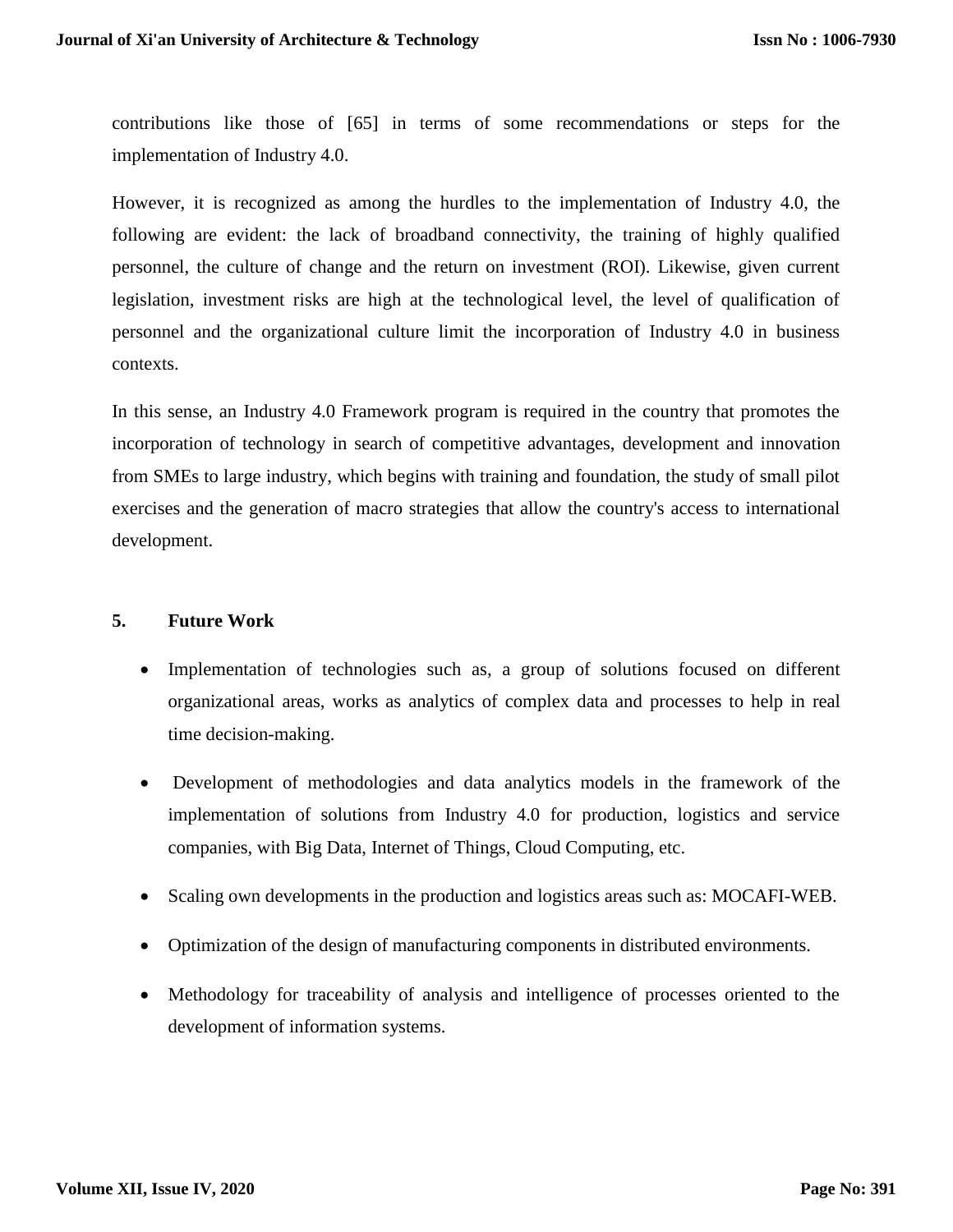• Implement an intelligent system for decision-making supported in a workflow-type environment and expert systems, which allow optimizing decision-making at the production level in the company.

#### **REFRENCES**

- [1] Tao, F., Zuo, Y., Xu, L. y Zhang, L. (2014). IoT-Based intelligent perception and access of manufacturing resource toward cloud manufacturing," IEEE Transactions on Industrial Informatics, 10 (2), 1547–1557.
- [2] Chen, F., Deng, P., Wan, J., Zhang, D., Vasilakos, A. y Rong, X. (2014). Data mining for the internet of things: literature review and challenges. International Journal of Distributed Sensor Networks, 103-146.
- [3] Xu, X. (2012). From cloud computing to cloud manufacturing. Robotics and Computer-Integrated Manufacturing, 28 (1), 75–86.
- [4] Wang, L., Wang, X., Gao, L., Váncza, J. (2014b). A cloud-based approach for WEEE remanufacturing. CIRP Annals – Manufacturing Technology, 63(1), 409-412
- [5] Wang, S., Wan, J., Li, D., and Zhang, C., 2016, "Implementing Smart Factory of Industrie 4.0: An Outlook," Int. J. Distrib. Sens. Networks, 2016, 681-706.
- [6] Chen, M., Mao, S. y Liu, Y. (2014). Big data: a survey. Mobile Networks and Applications, 19 (2), 171–209.
- [7] Vijaykumar, S, Saravanakumar, S, y Balamurugan,M. (2015). Unique sense: smart computing prototype for industry 4.0 revolution with IOT and bigdata implementation model. Indian J. SCi Technol. 8 (35), 1-4.
- [8] Banda, R. (2014). Impact of smart manufacturing on industry and academia. Fourth Conference of the Faculty of Engineering and Agricultural Sciences. University of the Americas. Cordicyt Ecuador, Quito.
- [9] Deloitte AG (2014). Industry 4.0. Challenges and solutions for digital transformation and use of exponential technologies. Audit tax Consulting. Corporate Finance.
- [10] Roblek, V., Meško, M. y Krapež, A. (2016). A Complex View of Industry 4.0 SAGE Open, 2 (6), 1–11.
- [11] Mosconi, F. (2015). The new European industrial policy: Global competitiveness and the manufacturing renaissance. London, England: Routledge.
- [12] Sommer, L. (2015). Industrial revolution— Industry 4.0: Are German manufacturing SMEs the first victims of this revolution? Journal of Industrial Engineering and Management, 8, 1512-1532.
- [13] Cooper, J. and James, A. (2009) Challenges for database management in the internet of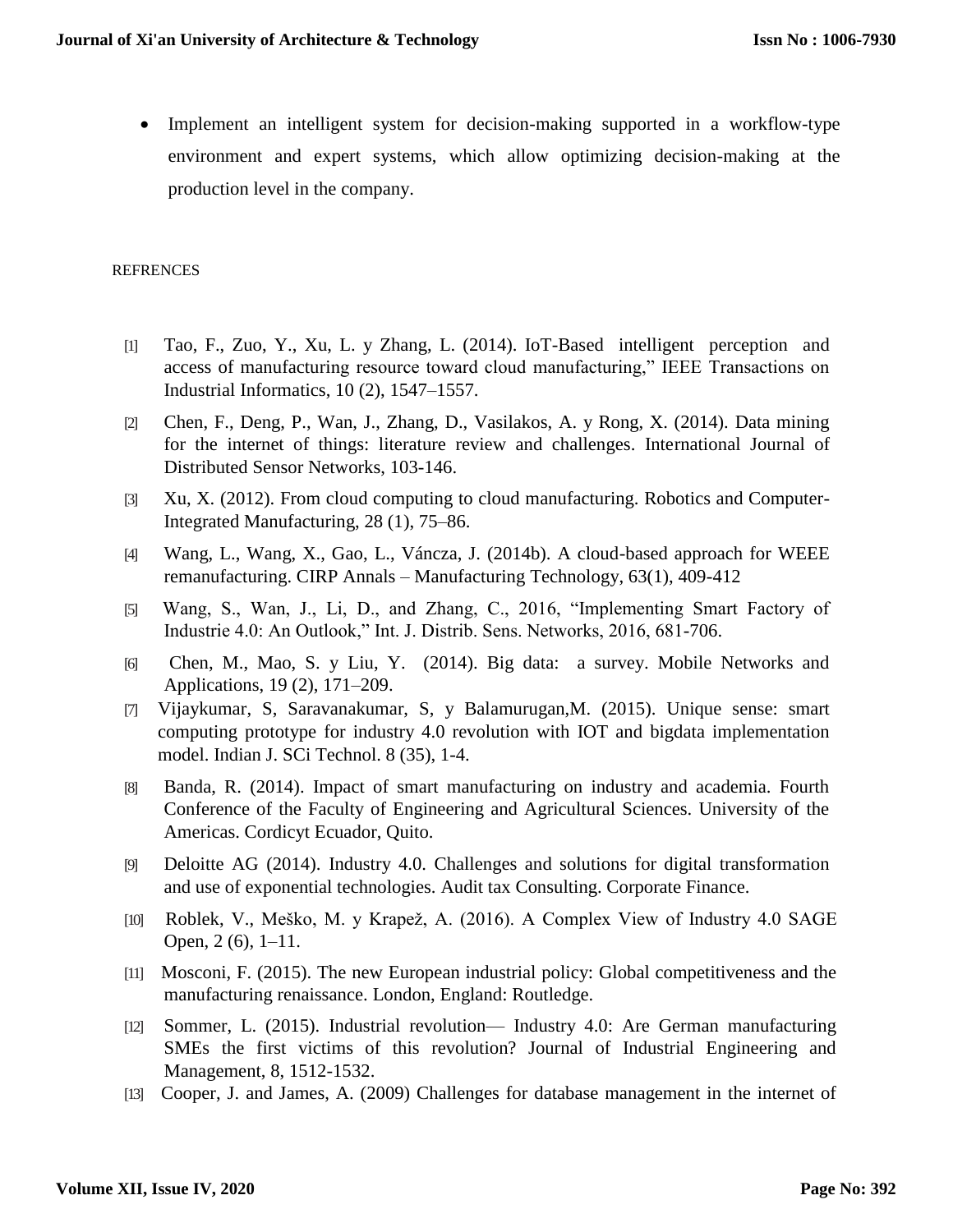things.IETE Technical Review, volume 26 (5): 320-329

- [14] Lasi, H., Fettke, P., Feld, T; and Hoffmann, M. (2014). Industry 4.0. Business & Information Systems Engineering, 6 (4), 239-242.
- [15] Ning, H., & Liu, H. (2015). Cyber-physical- social-thinking space based science and technology framework for the Internet of things. Science China Information Sciences, 58, 1-19.
- [16] Hermann, M., Pentek, T. y Otto, B. (2016). Design principles for Industrie 4.0 scenarios 49th Hawaii International Conference on System Sciences (HICSS), IEEE (2016), 3928- 3937.
- [17] Riedl, M., Zipper, H., Meier, M. and Diedrich, C. (2014). Cyber-physical systems alter automation architectures. Annual Reviews in Control, 38, (1), 123–133.
- [18] Zhang, W., Zhang, L, y Cai, H. (2014). Formal Specification of Cyber Physical Systems: Case Studies Based on Hybrid Relation Calculus Multimedia and Ubiquitous Engineering. Lecture Notes in Electrical Engenieering, 308, 45-51.
- [19] Frazzon, E., Hartmann, J., Makuschewitz, T. y ScholzReiter, B. (2013). Towards sociocyber- physical systems in production networks. In Proceedings of the 46th CIRP Conference on Manufacturing Systems, 49–54.
- [20] Almada, L. (2016). The Industry 4.0 revolution and the future of Manufacturing Execution Systems (MES). Journal of Innovation Management, JIM 3, 4 16-21.
- [21] Christopher, M. y Holweg. M. (2011). Supply Chain 2.0: managing supply chains in the era of turbulence. International Journal of Physical Distribution & Logistics Management, 41 (1), 63-82.
- [22] Schlechtendahl, J., Keinert, M., Kretschmer, F., Lechler, A. y Verl, A. (2015). Making existing production systems Industry 4.0-ready. Prod. Eng. Res. Devel. 9, 143-148.
- [23] Plattform Industrie 4.0 (2014). Plattform Industrie 4.0, 2014: Industrie 4.0. Whitepaper FuEThemen. Retrieved from http:// [www.plattformi40.de/sites/default/files/](http://www.plattformi40.de/sites/default/files/) Whitepaper\_Forschung%20Stand%203.%20 April%202014\_0.pdf.
- [24] Blanchet, M., Rinn, T., Thaden, G., Thieulloy,G. (2014). Industry 4.0. The new industrial revolution. How Europe will succeed. Hg V Roland Berg. Strategy Consult. GmbH Münch.
- [25] Schlick, J., Stephan, P, Loskill, M. y Lappe,D. (2014): Industry 4.0 in practical use In: Bavernhansl, T., M. ten Hompel and B Vogel-Heuser, eds 2014. Industry 4.0 in production, automation and logistics application. Technologies and Migration, 57-84
- [26] Rüßmann, M., Lorenz, M., Gerbert, P., Waldner, M. Jan Justus, J., Engel J. y Harnisch, M. (2016). Industry 4.0: The Future of Productivity and Growth in Manufacturing Industries. Boston Consulting Group.
- [27] Wan, J., Tang, S., Shu, Z. Li, D., Wang, S., Imran, M. y Vasilakos, A. (2016). Softwaredefined industrial internet of things in the context of Industry 4.0. IEEE Sens. J. 16 (22), 7373-7380.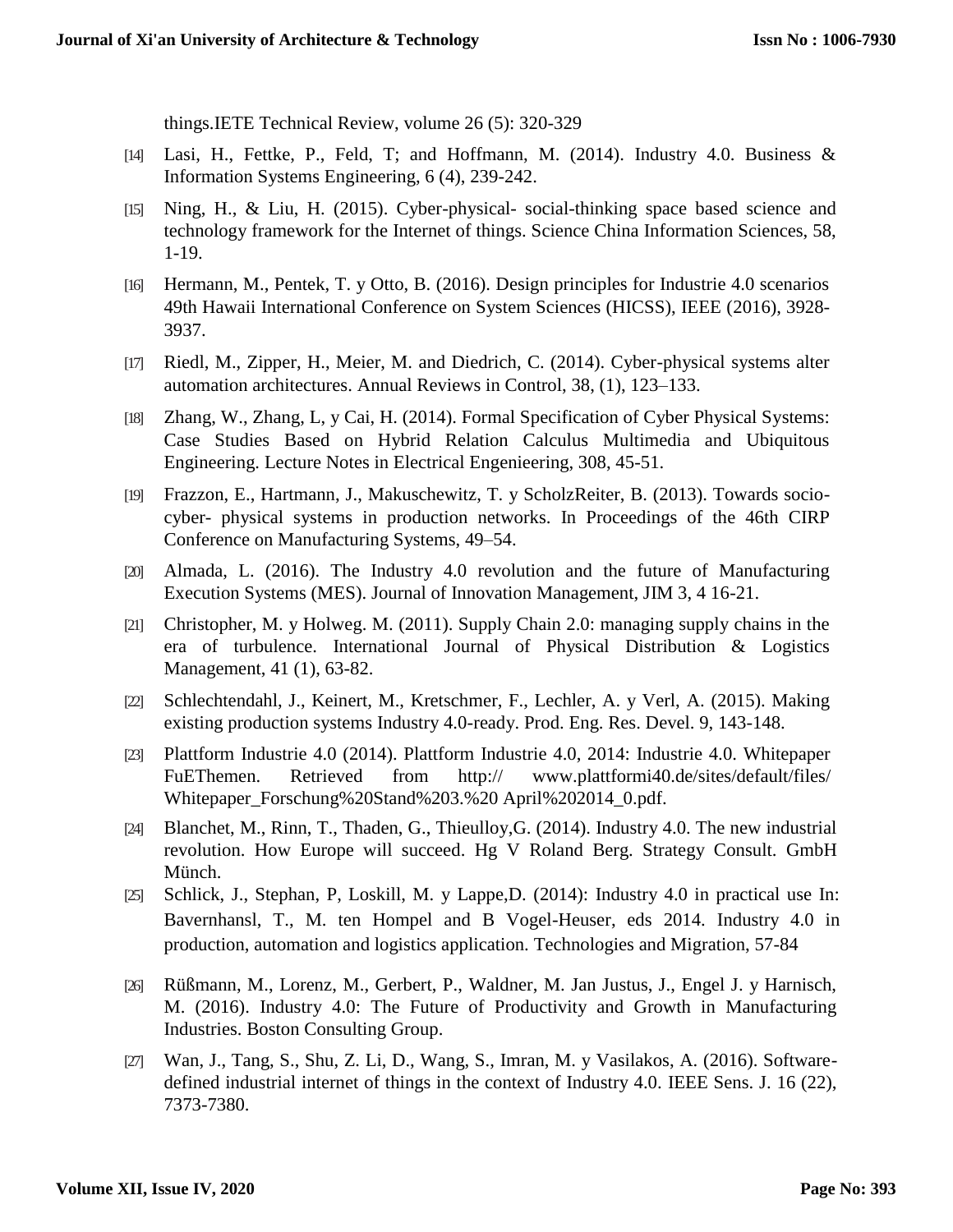- [28] Lu, Y. (2017). Industry 4.0: A survey on technologies, applications and open research issues. Journal of Industrial Information Integration, 6, 1-10.
- [29] Jung, Y. (2014). An Intelligent Green Service in Internet of Things, Journal of Convegence, 5 (3), 4-8.
- [30] Wang, S., Wan, J., LI, D., y Zhang, C. (2016). Implementing smart factory of industrie 4.0: An outlook. International Journal of Distributed Sensor Networks, 1-10.
- [31] Bloom, N., Sadun, R., & Van Reenen, J. (2012). Americans do I.T. better: US multinationals and the productivity miracle. American Economic Review, 102, 167-201.
- [32] Chryssolouris, G., Mavrikios, D., Papakostas, N, Mourtzis, D., Michalos, N. y Georgoulias,K. (2009), Digital manufacturing: history, perspectives, and Outlook. Proc. IMech. E., 223 (5), 451-462
- [33] Charu, Ch, y Sameer, K. (2000). Supply chain management in theory and practice: a passing fad or a fundamentaln change. Industrial Management & Data Systems, 100 (3), 100- 114.
- [34] Porter, M. y Millar, V. (1985). How information gives you competitive advantage. Harvard Business Review, 63(4), 149-161.
- [35] Krishnakumar, K. (2003). Intelligent systems for aerospace engineering An overview. NASA Technical Report. Document ID: 2003010574
- [36] Zhengxia, W. y Laisheng, X. (2010). Modern logistics monitoring platform based on the Internet of things. In R. Li & Y. Wu (Eds.), Proceedings of the international conference on intelligent computation technology and automation (ICICTA), 726-731 Changsha, China: IEEE.
- [37] Varghese, A. y Tandur, D. (2014). Wireless requierements and challenges in industry 4.0. Internatonal Conference on Contemporary Computing and Informatics (IC31), IEEE, 634-638.
- [38] Xu, L. (2011). Enterprise system: state of art and future trends.. Inf. IEEE Trans. Ind, 7 (4), 630-640.
- [39] Wan, J., Zhang, D., Zhao, S., Yang, L. y Lloret, J. (2014). Contextaware vehicular cyber-physical systems with cloud support: architecture, challenges, and solutions. IEEE Communications Magazine, 52 (8), 106–113.
- [40] Liu, Q., Wan, J. y Zhou, K. (2014). Cloud manufacturing service system for industrialcluster-oriented application. Journal of Internet Technology, 15 (4), 373–380.
- [41] Webster, J. y Watson, R. (2002). Analyzing the past to prepare for the future: writing a literature review. MIS Q., 26 (2) (2002), 18- 23.
- [42] Lee, E. (2008). Cyber Physical Systems: Design Challenges. 11th IEEE Symposium on Object Oriented Real-Time Distributed Computing (ISORC), 363 – 369.
- [43] Xu, I. (2014). Enterprise system: state of art and future trends, IEEE. Trans. Ind. Inf., 7 (4), 2233-2243.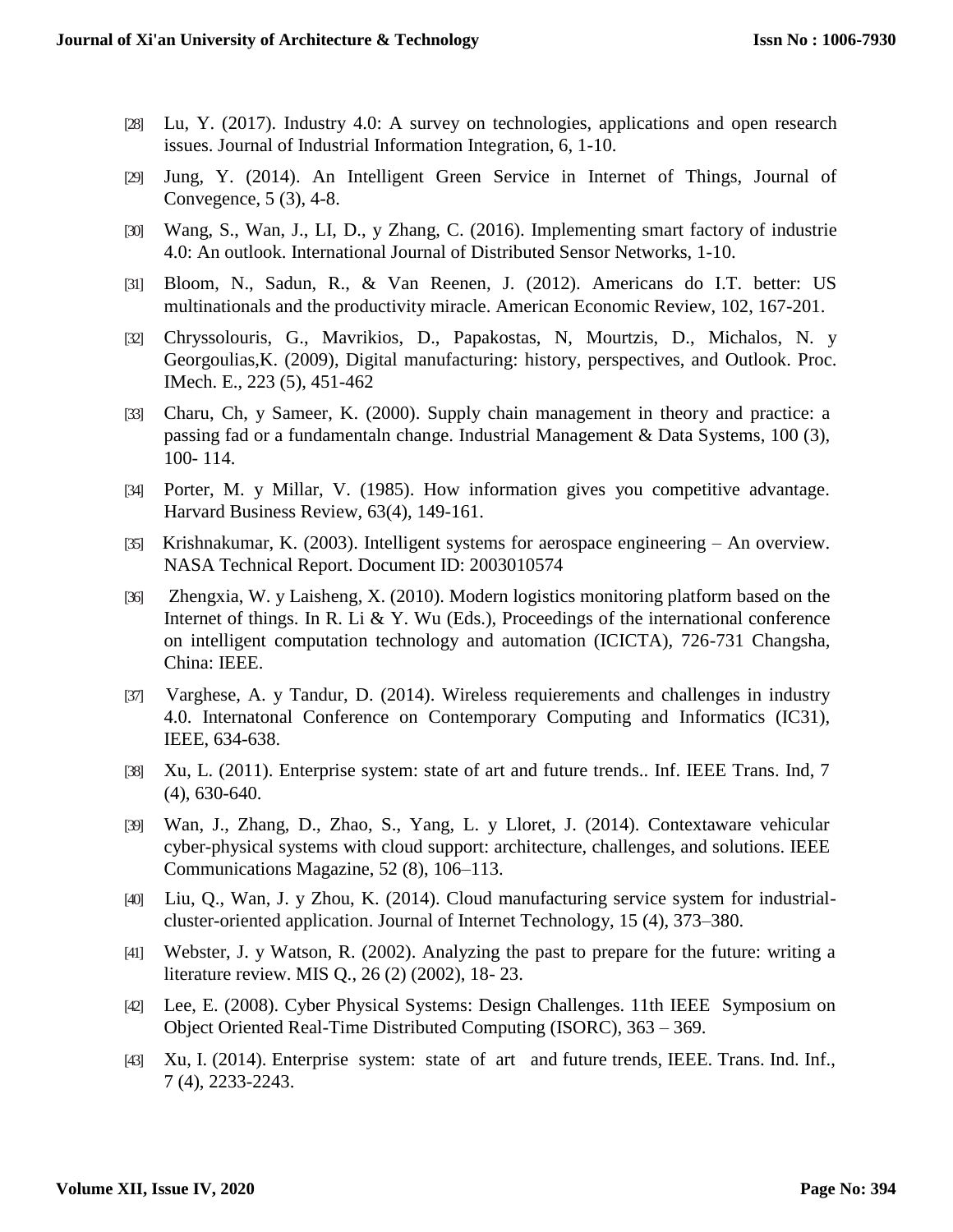- [44] Ashton, K. (2009). That 'internet of things' thing. RFID Journal, 22 (7), 97- 114.
- [45] Giusto, D., Iera, A., Morabito, G., Atzori, L. (2010). The internet of things. 20th Tyrrhenian Workshop on Digital Communications. Springer Eds.
- [46] Buxmann, P. Hess, T. y Ruggaber, R. (2009). Internet of Services. Business & Information Systems Engineering 5, 341 – 342
- [47] Jain, L., Quteishat, A., y Peng, Ch. (2007). Intelligent Machines: An Introduction, Studies in Computational Intelligence. SCI, Springer, 70, 1-9.
- [48] Romero, D., y Vernadat, F. (2016). Enterprise information systems state of the art: past, present and future trends. Comput. Ind., 79, 3-13.
- [49] Lucke, D., Constantinescu, C. y Westkämper,E. (2008). Smart factory-a step towards the next generation of manufacturing, in Manufacturing Systems and Technologies for the New Frontier, Springer, 115–118.
- [50] Miche, M., Schreiber, D., Hartmann, M. (2009). Core services for smart products. 3rd European Workshop on Smart Products, 19, 1–4.
- [51] Neirotti P., De Marco, A., Cagliano A., Mangano, G. y Scorrano, F. (2014).Current trends in Smart City initiatives: some stylised facts, Cities, 38, 25-36.
- [52] Lee, J., Kao, H. y Yang, S. (2014). Service Innovation and Smart Analytics for Industry 4.0 and Big Data Environment, Procedia CIRP, 16, 3-8.
- [53] Jing, Q., Vasilakos, A., Wan, J., Lu, J, y Qiu, D. (2014). Security of the internet of things: perspectives and challenges, Wireless Networks, 20 (8), 2481-250.
- [54] Lee, A. y Lee, K. (2015). The Internet of Things (IoT): Applications, investments, and challenges for enterprises. Business Horizons, 58, 431—440
- [55] Yin, S. y Kaynak, O. (2015). Big Data for Modern Industry: Challenges and Trends. Proceedings of the IEEE, 103 (2), 143-146.
- [56] Shafiq S., Sanin, C., Szczerbicki, E. y Toro, C. (2015). Virtual engineering object (VEO): toward experience-based design and manufacturing for Industry 4.0. Cybern. Syst. 46 (1-2), 35-50.
- [57] Kamble, Sachin, Angappa Gunasekaran, and Neelkanth C. Dhone. 2019. "Industry 4.0 and Lean Manufacturing Practices for Sustainable Organisational Performance in Indian Manufacturing Companies." International Journal of Production Research: 1–19.
- [58] Lee, J., B., Bagheri, H. A., Kao. (2015). A cyber-physical systems architecture for industry 4.0-based manufacturing systems. Manufacturing Letters, 3, 18-23.
- [59] Secretaría de Economía (2016). Iniciativas Industria 4.0. Fundación México Estados Unidos para la Ciencia, Fumec.
- [60] Wee, D., Kelly, R., Cattel, J. y BreunigIndustry 4.0. (2015). How to Navigate Digitization of the Manufacturing Sector, McKinsey & Company.
- [61] Drath R. y Horch, A. (2014). Industrie 4.0.: hit or hype, IEE Ind. Electron. Mag. 8 (2), 56- 58.
- [62] Li, X., Li D., Wan, J., Vasilakos, A., Lai, C y Wang, S. (2015). A review of industrial